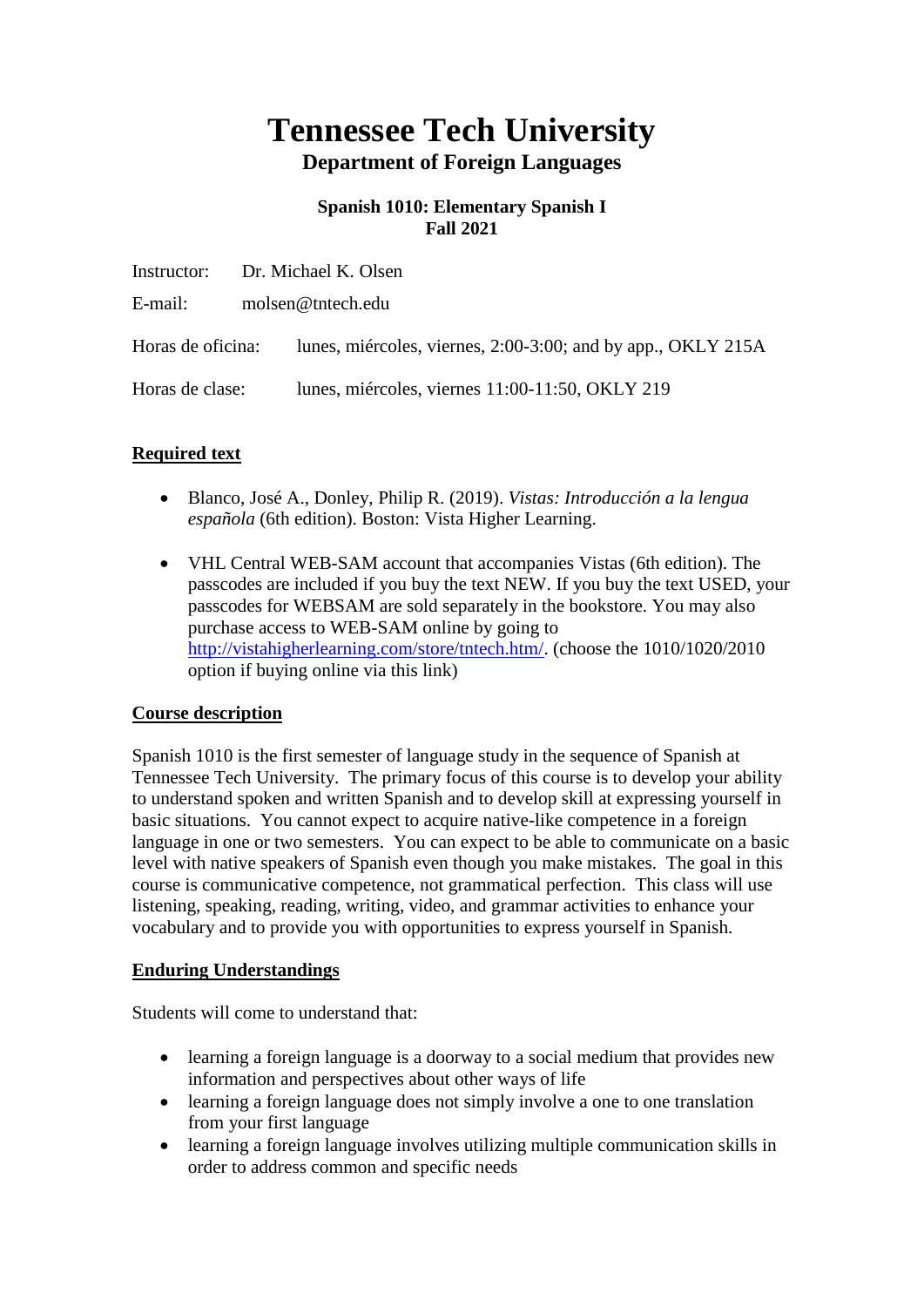#### **Essential Questions**

- How does your first language influence the way you think about language learning?
- How does your first language interfere with learning a second language?

#### **Learning Outcomes**

Students will be able to:

- Understand most written and spoken Spanish selected for beginning learners; [Communication: Interpretive (Listen, Read/View)]
- Speak and write in simple sentences with minor grammatical errors that do not impede communication; [Communication: Interpersonal (Speak, Write, Listen)] [Communication: Presentational (Speak, Write, Listen)]
- Speak with pronunciation sufficiently accurate so as not to impede communication; [Communication: Presentational (Speak, Listen, Read/View)]
- Ask and answer oral and written questions related to familiar topics, such as personal information, school, careers, family, actions, and daily activities; [Communication: Interpersonal (Speak, Write, Listen, Read/View)]
- Describe people, places, and things in the present; [Communication: Presentational (Speak, Write, Listen, Read/View)]
- Converse on an elementary level, observing basic courtesy requirements and social demands of the culture; [Communication: Interpersonal (Speak, Listen, Read/View)]
- Understand the diverse culture of the Spanish-speaking world and describe some of its basic geographical facts. [Cultures (Relating Cultural Products to Perspectives)]

#### **Evaluation**

| 15% |  |
|-----|--|
| 20% |  |
| 10% |  |
| 5%  |  |
| 30% |  |
| 20% |  |
|     |  |

#### **Participation 15%**

1. Students will be graded based on their active participation in class activities (whole class, group work, pair work) and use of Spanish. We are here to learn; so contribute with your thoughts and concerns! Respectful behaviour is expected (**no use of cell phones** in the class).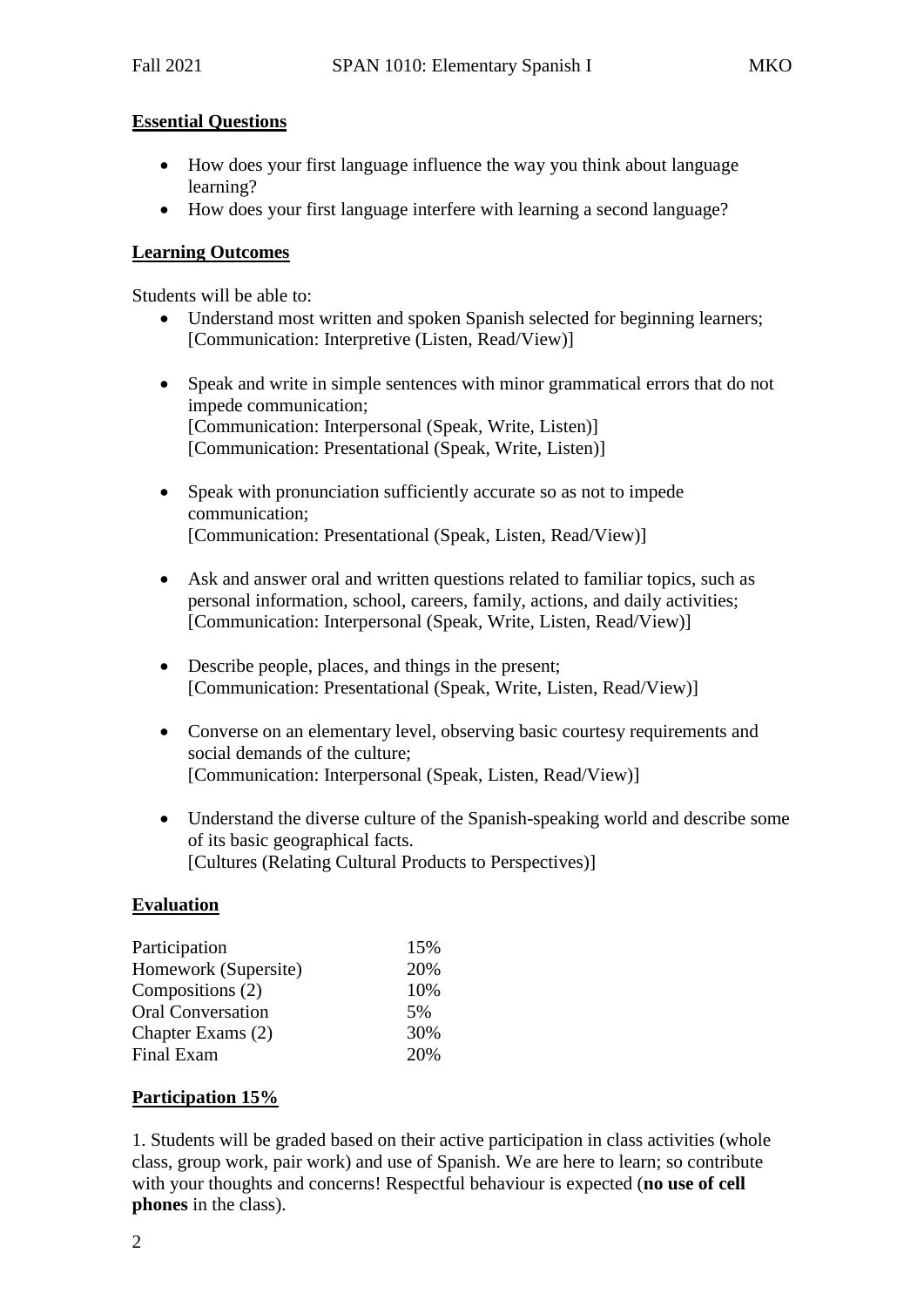2. Attendance is necessary to achieve high learning outcomes. When absent, participation is not possible and therefore results in a loss of participation points. Absences that are justified by a doctor's note are excused. In case of an emergency (i.e., due to grave illness, hospitalization, funeral of a family member, etc.), you must let me know as soon as possible. Send me an email, or leave me a note in my mailbox. Written documentation/evidence of extenuating circumstances must be given to me within one week of the absence.

3. Arrive on time. When students arrive late, they disrupt the class and may miss important announcements.

#### **Homework 20%**

The development of language skills requires daily practice. Students are expected to come to class prepared by having read the Lectura for that day. Although we will not be focusing on everything from the textbook in class, students are still expected to understand the information in each reading.

Tareas are chosen to help students practice and apply the concepts presented in class and in the textbook. Most homework assignments will be completed on the VHL Central Supersite [\(http://vistas.vhlcentral.com\)](http://vistas.vhlcentral.com/). Tareas are due **BEFORE** class the day indicated on the syllabus. For additional practice, it is strongly suggested that students complete exercises corresponding to each lesson on the Supersite. **Any late assignment will receive a 10% reduction each day it is late.**

Students will receive an overall grade for the Tareas for each chapter of the textbook. Additional homework and pop quizzes may be given at the instructor's discretion. Scores on these items will be calculated as part of the homework grade.

#### **Compositions 10%**

Students will write two (2) compositions of 200-250 words each. The compositions must be typed in Times New Roman, double spaced, 12 pt. font; in addition, they must have typed accents (*á*, é, í, ó, ú, ü, ñ), and symbols ( $\langle i! \rangle$ ). If you do not know how to type these symbols, please consult the 'Tildes' document on iLearn that corresponds to the operating system you are using. All versions of each composition must be submitted to iLearn as a **Word file (not a pdf)**. **Any stage of the composition that is late will receive a 10% reduction each calendar day they are late.** The topic of each composition will be announced as the due date of the first draft approaches. You will work on each of these compositions in three phases. On phase I, you will write the first version of the composition (6%) and complete a peer review (10%). On phase II, you will revise the composition based on the peer review (60%). On phase III, you will correct the second version and create a third and final version based on my comments on what you submit to me (24%). Remember: all this is not about having a perfect composition. It is rather an exercise to develop a conscientiousness of your own mistakes, so you can gradually learn to correct yourself and, eventually, not make mistakes. Below is a detailed explanation of the process:

1. Phase I, the First Draft (6%) and Peer Review (10%): During Phase I you will write the first draft of your composition and you will review a peer's first draft.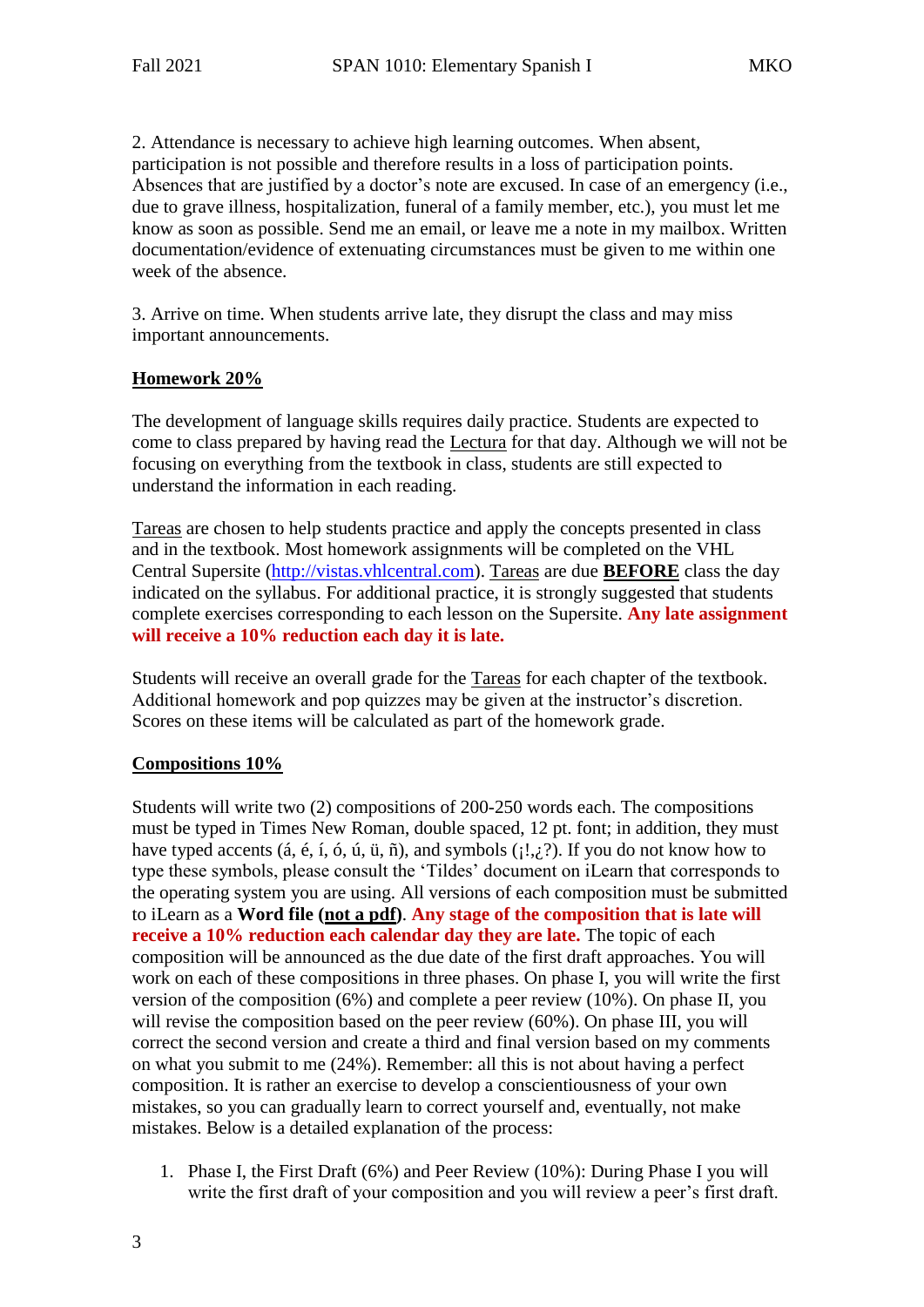You will turn your composition in through Turnitin.com which will automatically share it with a peer so that they can edit and comment. You must be specific and correct your peer's composition based on the Peer Review Criteria (on iLearn). Based on this feedback, you will move onto Phase II.

- 2. Phase II, the First Revision (60%): In Phase two, you will proceed to revise the first draft based on the feedback you received from your peer. Once you make the revisions, I will provide feedback using abreviaturas de corrección (on iLearn) so that you can make corrections for the final version of the composition. Now, you can move onto Phase III.
- 3. Phase III, the Final version (24%): The final version is not a writing exercise. You will be correcting the mistakes based on my feedback *and improving* your composition. If you do not know how to correct a mistake, you should come to my office hours or go to the tutoring center to try to understand your mistakes and correct them accordingly. Remember: each composition is a complex work. The final grade of each composition will be calculated following the Matriz para las composiciones found on iLearn.

# **Final Interview 5%**

There will be a final interview at the end of this course with the instructor. The interview will last approximately 5 minutes. A list of possible questions can be found on iLearn. Students will be asked a subset of these questions during the interview. Students should be prepared by studying the questions, creating answers to the questions, and practicing their answers.

#### **Exams 30%**

There will be two (2) chapter exams that cover the material in chapters 1-2 and 3-4 respectively. Chapter 5 will be covered in the final exam. Make-up exams will not be given. No exceptions. For students who have an excusable absence for the date of the missed exam, their final exam grade will replace their missed exam grade. Do not make any travel plans without checking the class calendar.

#### **Final Exam 20%**

The final exam will be cumulative and comprehensive in nature. Do not make any travel plans without checking the final exam schedule. Pre-existing travel plans will not be considered a reasonable cause for missing a chapter exam or the final exam.

#### **Disability Services**

Any student who believes that he or she will require accommodations to meet the course requirements should consult the Office of Disability Services located in the Roaden University Center (RUC) Rm. 112 (931-372-6119) preferably during the first week of classes so that reasonable accommodations can be made to ensure that everyone may participate in the course. For details, view the Tennessee Tech's Policy 340 – Services for Students with Disabilities at [Policy Central.](https://www.tntech.edu/policies/)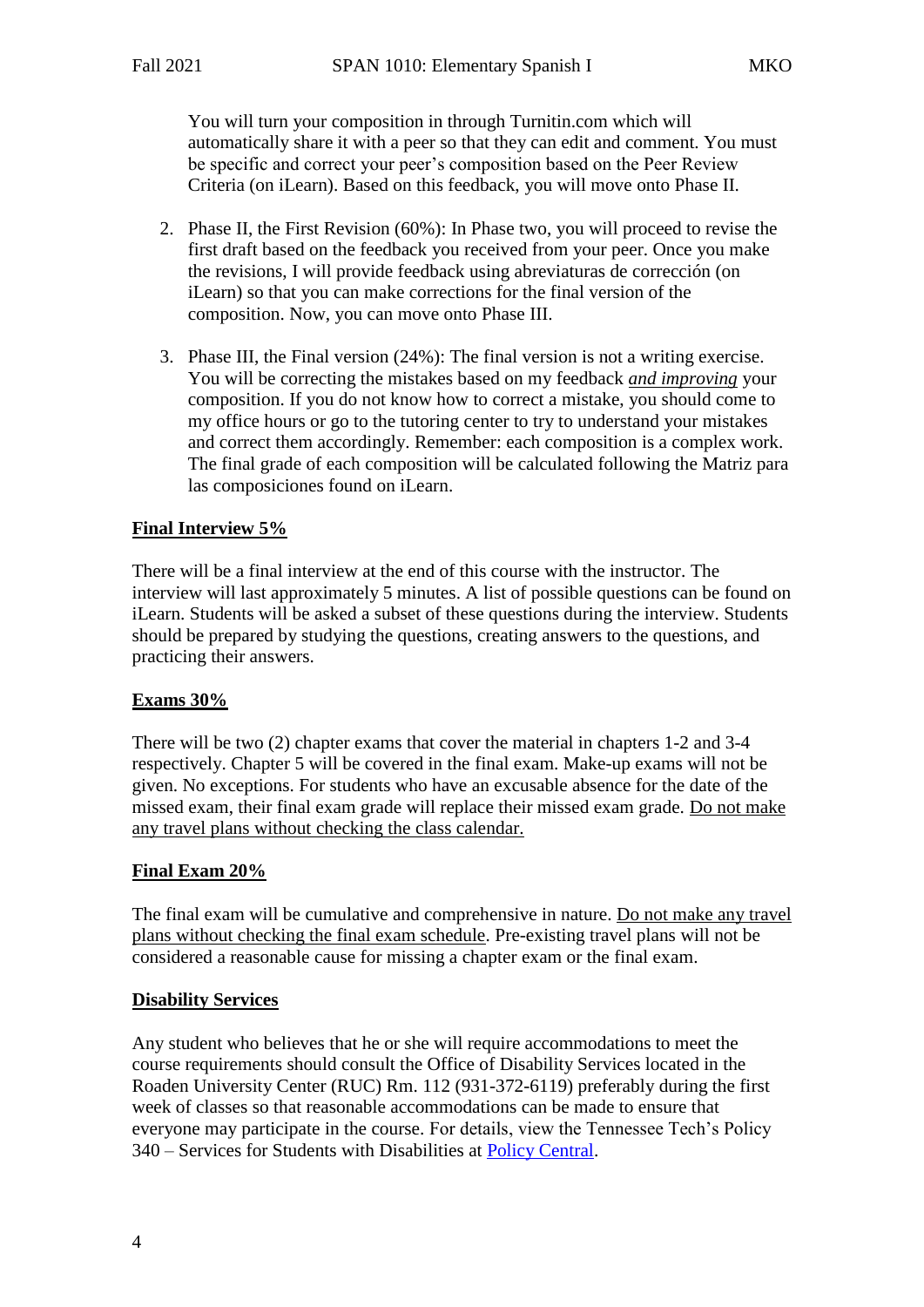# **Academic Misconduct**

Maintaining high standards of academic integrity in every class at Tennessee Tech is critical to the reputation of Tennessee Tech, its students, alumni, and the employers of Tennessee Tech graduates. The Student Academic Misconduct Policy describes the definitions of academic misconduct and policies and procedures for addressing Academic Misconduct at Tennessee Tech. For details, view the Tennessee Tech's Policy 217 – Student Academic Misconduct at [Policy Central](https://www.tntech.edu/policies/)

# **COVID-19 University Protocols**

- 1. Each student must take personal responsibility for knowing and following the university's COVID-19 protocols. Students are expected to follow all COVID-19 directives published by Tennessee Tech on its official COVID-19 webpage: [www.tntech.edu/covid19.](http://www.tntech.edu/covid19)
- 2. As conditions related to the pandemic change, the university's COVID-19 protocols are also likely to change. Students are expected to monitor the university's official COVID-19 webpage to stay up to date on all university COVID-19 protocols.
- 3. If the university's COVID-19 protocols include the wearing of face coverings inside campus facilities, then face coverings must be worn covering the mouth and nose. Protocols will apply to all vaccinated and unvaccinated individuals.
- 4. Students who refuse to comply with university protocols will be reported to the Tennessee Tech Dean of Students.
- 5. Students should direct all requests for excused class absences related to COVID-19 to Tennessee Tech's Health Services by following the student link at the following website: [www.tntech.edu/covid19/report.php](http://www.tntech.edu/covid19/report.php) . The Office of Student Affairs will provide notifications to faculty members of student absences and the expected length of the absence.
- 6. Students can get a COVID-19 vaccine on campus at Tech Health Services. Call ahead to schedule at (931) 372-3320. COVID-19 vaccines are given free of charge daily, as well as testing.
- 7. Per CDC guidelines, you are considered fully vaccinated:
	- 2 weeks after your second dose in a 2-dose series, such as the Pfizer or Moderna vaccines, OR
	- 2 weeks after a single-dose vaccine, such as Johnson & Johnson's Janssen vaccine

#### **Grading Scale**

**IMPORTANT:** This syllabus is accurate and complete to the best of my knowledge. However, I reserve the right to make midcourse changes to the readings, assignments, or exam dates as needed.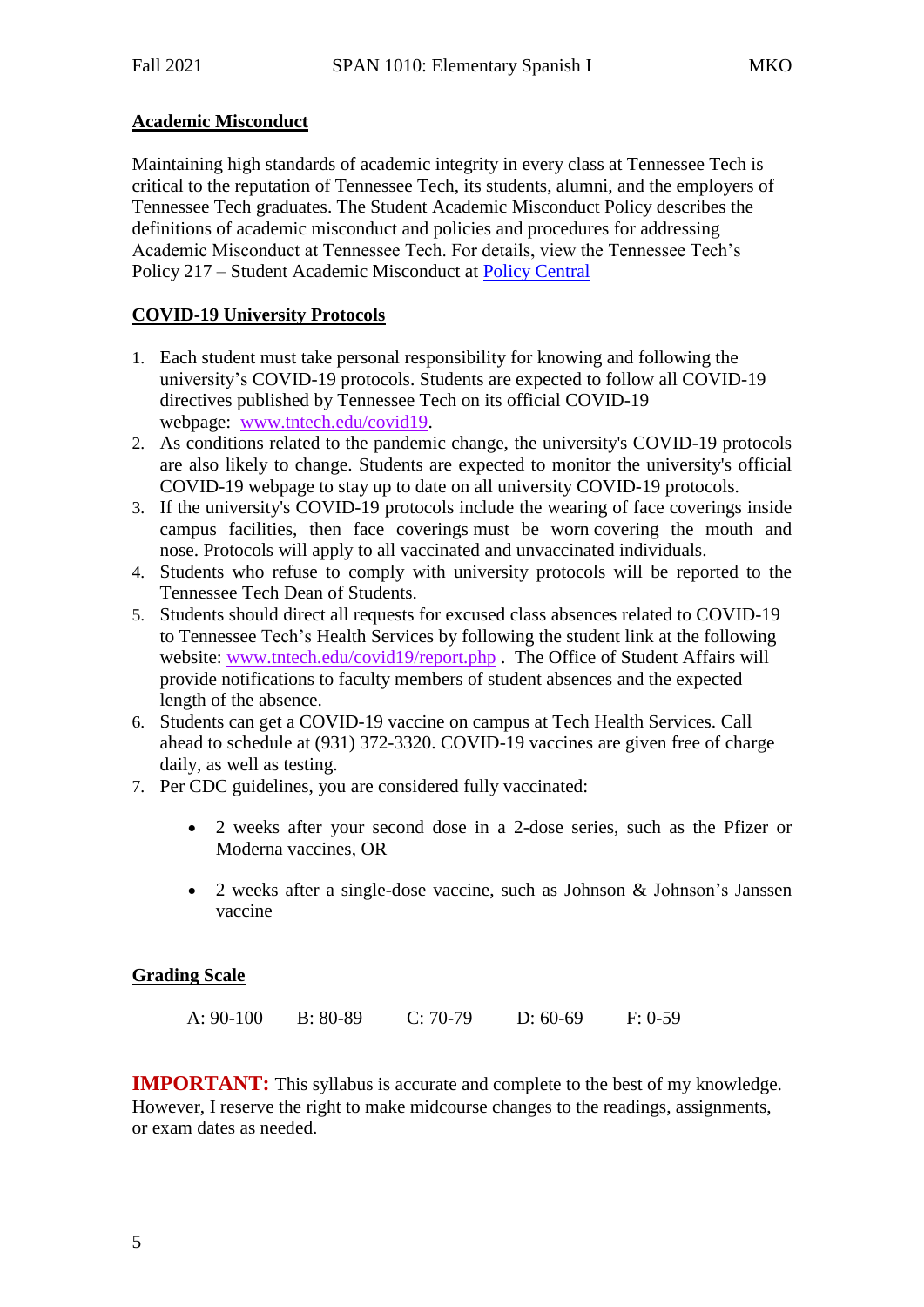# **Calendar**

This calendar is tentative. Students are responsible for checking iLearn and their university email accounts. Assignments, guidelines, and other deadlines will be posted and sent there.

| <b>Semana</b>  | Fecha             | <b>Tema</b>                                                         | Lecturas y tareas                                                                           |  |  |  |  |
|----------------|-------------------|---------------------------------------------------------------------|---------------------------------------------------------------------------------------------|--|--|--|--|
| 1              | 20 de agosto      | Introducción al curso                                               | <b>L</b> : Plan de estudios<br>(Syllabus)                                                   |  |  |  |  |
|                | <b>CAPÍTULO 1</b> |                                                                     |                                                                                             |  |  |  |  |
| $\overline{2}$ | 23 de agosto      | Hola, ¿qué tal?, Pronunciación                                      | <b>Syllabus information</b><br>assignment<br>L: págs. 1-2; 9<br>S: Contextos; Pronunciación |  |  |  |  |
|                | 25 de agosto      | Fotonovela: Bienvenida Marissa,<br>Cultura: Estados Unidos y Canadá | L: págs. 6-8; 36-37                                                                         |  |  |  |  |
|                | 27 de agosto      | Sustantivos y artículos                                             | L: págs. 12-14<br>S: Tutorial 1.1                                                           |  |  |  |  |
| 3              | 30 de agosto      | Los números 0-30                                                    | $L:$ pág. 16<br>S: Estructura 1.1; Tutorial<br>1.2                                          |  |  |  |  |
|                | 1 de septiembre   | Pronombres de sujeto y ser en el<br>presente                        | L: págs. 19-21<br>S: Estructura 1.2; Tutorial<br>1.3                                        |  |  |  |  |
|                | 3 de septiembre   | El tiempo                                                           | L: págs. 24-25<br>S: Estructura 1.3; Tutorial<br>1.4                                        |  |  |  |  |
| $\overline{4}$ | 6 de septiembre   | <b>NO HAY CLASE</b>                                                 | Día del trabajo                                                                             |  |  |  |  |
|                | 8 de septiembre   | Recapitulación                                                      | L: págs. 28-29<br>S: Estructura 1.4                                                         |  |  |  |  |
|                | <b>CAPÍTULO 2</b> |                                                                     |                                                                                             |  |  |  |  |
|                | 10 de septiembre  | En la universidad, Pronunciación                                    | L: págs. 39-42; 47<br>S: Contextos; Pronunciación                                           |  |  |  |  |
| 5              | 13 de septiembre  | Fotonovela: ¿Qué estudias?<br>Cultura: España                       | L: págs. 44-45; 74-75                                                                       |  |  |  |  |
|                | 15 de septiembre  | Verbos de <i>-ar</i> en el presente y<br>gustar                     | <b>L</b> : págs. 50-52<br>S: Tutorial 2.1                                                   |  |  |  |  |
|                | 17 de septiembre  | Preguntas                                                           | <b>L</b> : págs. $55-56$<br>S: Estructura 2.1; Tutorial<br>2.2                              |  |  |  |  |
| 6              | 20 de septiembre  | <i>estar</i> en el presente                                         | <b>L</b> : págs. 59-60<br>S: Estructura 2.2; Tutorial<br>2.3                                |  |  |  |  |

**L:** Lectura **S:** Supersite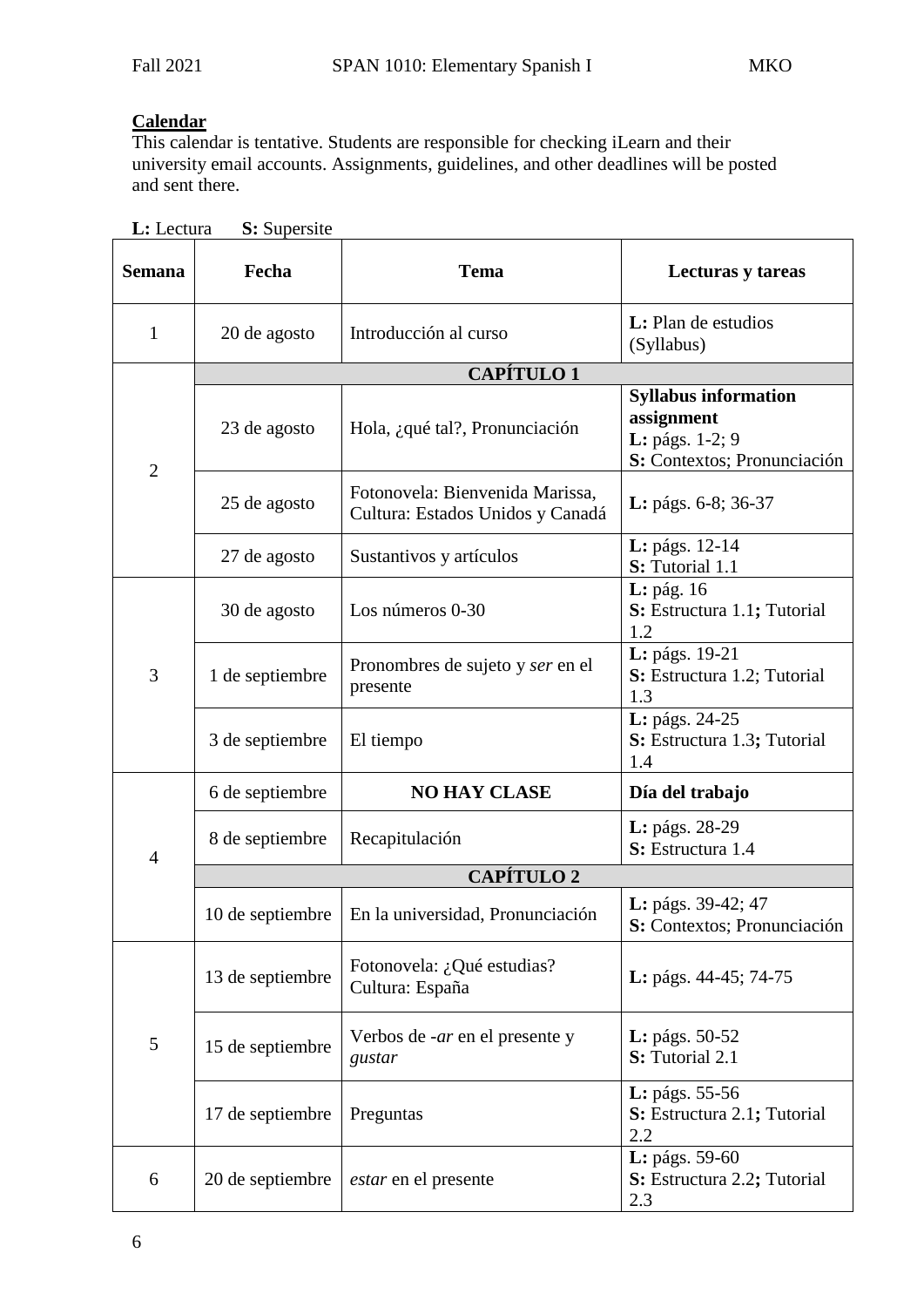|        | 22 de septiembre  | Los números más de 30                                                  | L: págs. 63-64<br>S: Estructura 2.3; Tutorial<br>2.4                           |  |  |  |  |  |
|--------|-------------------|------------------------------------------------------------------------|--------------------------------------------------------------------------------|--|--|--|--|--|
|        | 24 de septiembre  | Repaso y 'Escuchar' del examen                                         | L: págs. 66-67<br>S: Estructura 2.4                                            |  |  |  |  |  |
|        | 27 de septiembre  | <b>Examen 1</b>                                                        | Preparar para el examen                                                        |  |  |  |  |  |
|        | <b>CAPÍTULO 3</b> |                                                                        |                                                                                |  |  |  |  |  |
| $\tau$ | 29 de septiembre  | La familia, Pronunciación                                              | L: págs. 77-79; 85<br>S: Contextos; Pronunciación                              |  |  |  |  |  |
|        | 1 de octubre      | Fotonovela: Un domingo en<br>familia<br>Cultura: Ecuador               | <b>L</b> : págs. 82-83; 112-113                                                |  |  |  |  |  |
| 8      | 4 de octubre      | Adjetivos descriptivos                                                 | L: págs. 88-90<br>S: Tutorial 3.1                                              |  |  |  |  |  |
|        | 6 de octubre      | Adjetivos posesivos                                                    | L: pág. 93<br>S: Estructura 3.1; Tutorial<br>3.2                               |  |  |  |  |  |
|        | 8 de octubre      | Verbos de <i>-er</i> y <i>-ir</i> en el presente                       | L: págs. 96-97<br>S: Estructura 3.2; Tutorial<br>3.3                           |  |  |  |  |  |
| 9      | 11 de octubre     | <b>NO HAY CLASE</b>                                                    | Vacaciones de otoño                                                            |  |  |  |  |  |
|        | 13 de octubre     | El presente de <i>tener</i> y <i>venir</i>                             | L: págs. 100-101<br>S: Estructura 3.3; Tutorial<br>3.4                         |  |  |  |  |  |
|        | 15 de octubre     | Recapitulación                                                         | L: págs. 104-105<br>S: Estructura 3.4                                          |  |  |  |  |  |
|        | 18 de octubre     | Composición 1: Borrador 1                                              | Composición 1: Borrador 1                                                      |  |  |  |  |  |
|        | <b>CAPÍTULO 4</b> |                                                                        |                                                                                |  |  |  |  |  |
| 10     | 20 de octubre     | Los pasatiempos, Pronunciación                                         | L: págs. 115-118; 123<br>S: Contextos; Pronunciación                           |  |  |  |  |  |
|        | 22 de octubre     | Fotonovela: Fútbol, cenotes y<br>mole<br>Cultura: México               | L: 120-121; 148-149<br>Composición 1: Revisión<br>por pares                    |  |  |  |  |  |
| 11     | 25 de octubre     | <i>ir</i> en el presente                                               | L: pág. 126<br>S: Tutorial 4.1                                                 |  |  |  |  |  |
|        | 27 de octubre     | Verbos que cambian de raíz: $e\rightarrow ie$ ,<br>$0 \rightarrow u e$ | L: págs. 129-130<br>S: Estructura 4.1; Tutorial<br>4.2                         |  |  |  |  |  |
|        | 29 de octubre     | Verbos que cambian de raíz: $e \rightarrow i$                          | Composición 1: Borrador 2<br>L: pág. 133<br>S: Estructura 4.2; Tutorial<br>4.3 |  |  |  |  |  |
| 12     | 1 de noviembre    | Verbos irregulares (yo)                                                | L: págs. 136-137<br>S: Estructura 4.3; Tutorial<br>4.4                         |  |  |  |  |  |